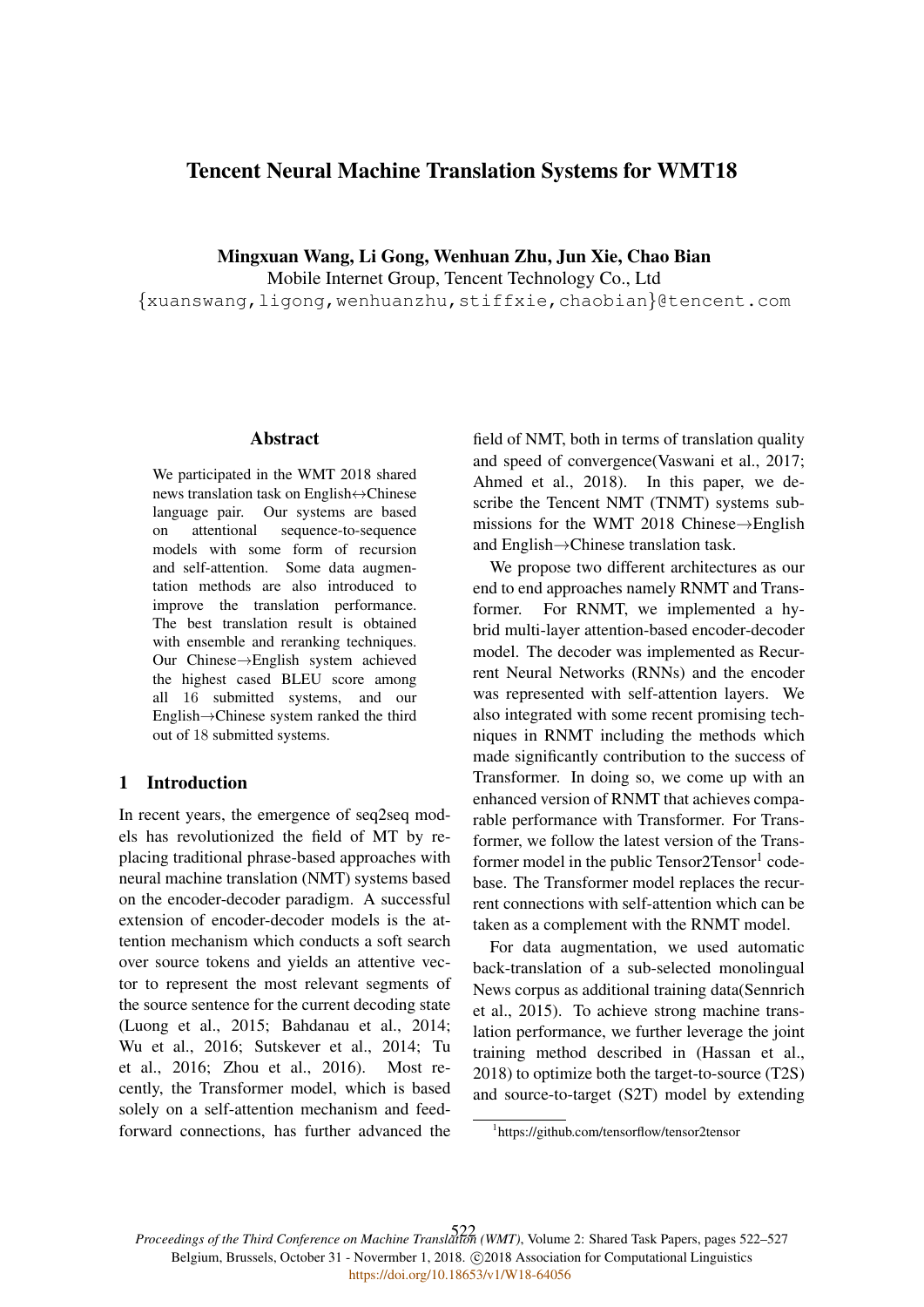the back-translation method. The joint training method uses both the monolingual and bilingual data and updates NMT models through several iterations. We also apply several knowledge distillation methods to leverage the information gain of different architectures. To alleviate the exposure bias problem of the *left-to-right* (L2R) model, Agreement Regularization was introduced as a teacher network (Hassan et al., 2018; Liu et al., 2016). Ensemble teacher networks and architecture teacher networks are also introduced to boost the performance of a single model.

In addition, we consider the system combination and improve the performance by reranking (Koehn et al., 2003) the n-best translation outputs of the ensemble models with some effective features, including the *target-to-source* (T2S) score, *left-to-right* (L2R) score, *right-toleft* (R2L) score, Transformer score and RNMT score. The ensemble models are trained with different architectures or parameter settings to increase the diversity of the system. As a result, our Chinese→English system achieved the highest cased BLEU score among all 16 submitted systems, and our English→Chinese system ranked the third out of 18 submitted systems.

# 2 NMT Baseline System

We apply two different NMT architectures for the shared news translation task as our baseline systems.

1. RNMT: A hybrid deep attentional encoderdecoder networks with a stack Long Short Term Memory (LSTM) recurrent neural network for decoder and a deep self-attention network for encoder. Inspired by Transformer, Multi-head additive attention is used instead of the single-head attention in the RNMT model. Layer normalization is also applied within the output of LSTM cells. In our setup, the dimension of word embeddings and the hidden layers are both set to 1024. The encoder has 6 self-attention layers and the decoder has 3 LSTM layers.

2. Transformer: Our reimplementation of tensor2tensor with minor changes. We also implement a C++ version of the system for speeding up the decoding process. The default parameters of Transformer Big model is adopted as our transformer baseline and we further change the hyper-parameters to find the best settings on the develop set.

We train the models with adadelta(Zeiler, 2012), reshuffling the training corpus between epochs. We batched sentence pairs by approximate length, and limited input and output tokens per batch to 8192 per GPU. Each resulting training batch contained approximately 60, 000 source and 60, 000 target tokens. To avoid gradient explosion, the gradients of the cost function which had  $\ell_2$  norm larger than a predefined threshold 25 were normalized to the threshold. During training, we employed label smoothing of value ranging from 0.05 to 0.2 and set dropout rate from 0.01 to 0.3(Hinton et al., 2012; Pereyra et al., 2017). We perform early stopping on the baseline system and validate the model every 1000 mini-batches against BLEU on the WMT 17 news translation test set.

# 3 Experiment Techniques

# 3.1 Back Translation

In statistical machine translation, large monolingual corpora in the output language have traditionally been used for training language models to make the system output more fluent. However, it is difficult to integrate language models in current NMT architectures. Instead of ignoring such large monolingual corpora, Sennrich et al. (2015) exploited large corpora in the output language by translating a subset of them into the input language and then using the resulting synthetic sentence pairs as additional training data. We translated monolingual English text into Chinese using our English→Chinese system and translated monolingual Chinese text into English using our Chinese→English system described in Section 2. To improve the quality of the synthetic corpus we propose to use the ensemble models to translate the target sentence.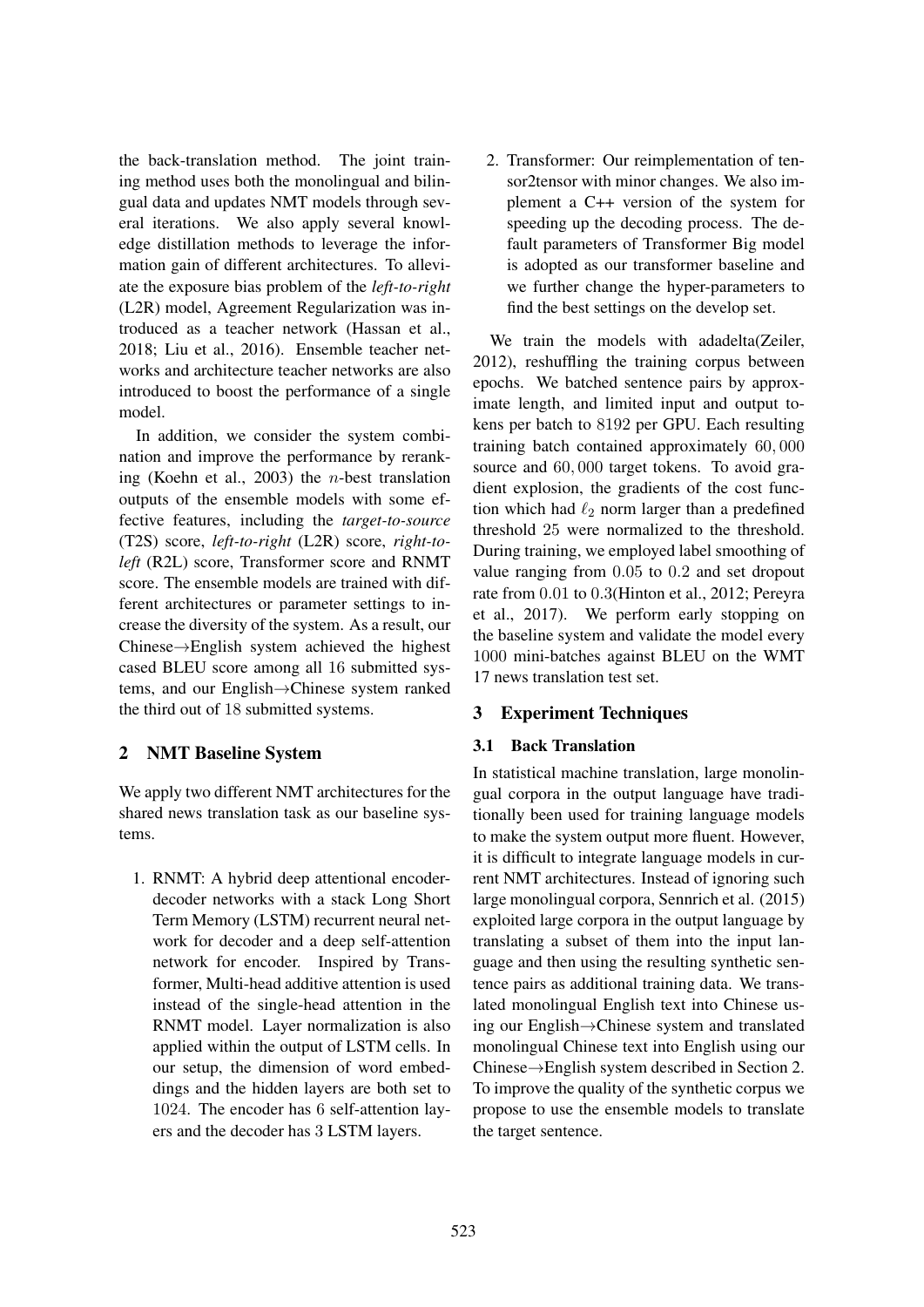To select sentences for back-translation, we used semi-supervised convolutional neural network classifiers (Chen et al., 2017) and LSTM language models respectively. We selected 80M sentences from the target monolingual corpus based on both their classifier and language model scores, which reflect their similarity to the indomain corpus. The selected sentences are then translated and divided into 8 portions with each contains 10M synthetic sentence pairs. Each portion is used to enhance an individual baseline model.

## 3.2 Joint Training of Source-to-Target and Target-to-Source Models

Back translation augments parallel data with plentiful monolingual data, allowing us to train source-to-target (S2T) models with the help of target-to-source (T2S) models. In order to leverage both source and target language monolingual data, and also let S2T and T2S models help each other, we leverage the joint training method to optimize them by extending the back-translation method(Zhang et al., 2018).

The joint training method uses both the source and the target monolingual data and updates NMT models through several iterations. In iteration 1, the process can be viewed as traditional back translation methods. The T2S model translated the target monolingual data to help the S2T model. Similarly, we can optimize the T2S translation model with the help of S2T translation model. In iteration 2, the above process is repeated, and the synthetic training data are retranslated with the updated T2S and S2T model. It is worth noting that ensemble models are used to generate the synthetic corpus so that the negative impact of noisy translations can be minimized. In order to increase the robustness of the system, we also re-translated the target of the bilingual corpus as the synthetic data. The joint training process continues until the performance on a development data set is no longer improved. We repeated three iterations for all our systems.

## 3.3 Knowledge Distillation

Knowledge distillation describes a method for training a student network to perform better by learning from a stronger teacher network. In our experiments, it is surprising to find that the teacher network is not necessarily stronger than the student network. The student network is capable of learning complementary information from even a worser heterogeneous teacher. We therefore investigated three different kinds of teacher networks to enhance the translation performance of a student NMT network.

- R2L Teacher The approach is also referred as *Agreement Regularization of Left-to-Right and Right-to-Left Models* to integrate the information of R2L models to L2R ones (Hassan et al., 2018) . Following this work, we translate the source sentences of the parallel data with R2L model and use the translated pseudo corpus to improve the L2R model. It is worth noting that we filter the pseudo corpus with BLEU score lower than 30.
- Ensemble Teacher We also apply knowledge distillation on ensemble teacher models (Freitag et al., 2017). Similar with R2L teacher model, we use ensemble models to translate the source side sentence of the parallel corpus and then apply the pseudo corpus to the training corpus.
- Architecture Teacher The RNMT and Transformer models achieve similar performances but use very different ways to encode and decode context which leverage the advantages by combine the information of both architectures. We therefore use a teacher network to boost a student network with different arctectures.

### 3.4 System Combination and Re-ranking

For single models, we average the last 60 checkpoints to avoid overfitting. The checkpoint are saved every 600 seconds. For ensemble models, we trained 8 systems with different parameters and the different portion of monolingual corpus selected in Section 3.1. Since both the source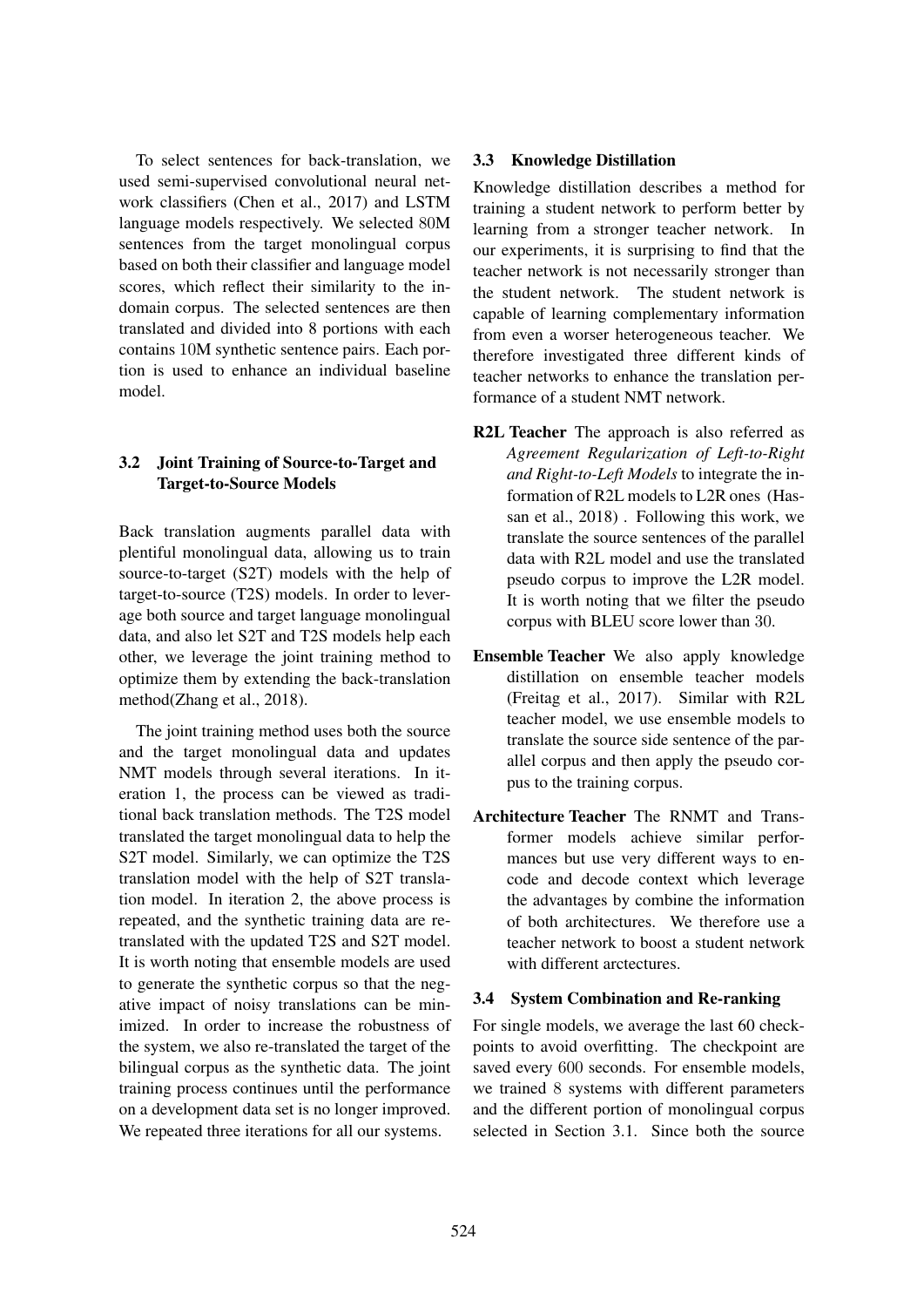and target sentences can be generated from left to right and from right to left, we can have a total of eight ensemble systems, which including RNMT-S2T-R2L, RNMT-S2T-L2R, Transformer-S2T-L2R, Transformer-S2T-R2L, RNMT-T2S-R2L, RNMT-T2S-L2R, Transformer-T2S-L2R and Transformer-T2S-R2L.

For both S2T and T2S direction, we rescored 200-best lists output from four ensemble systems (S2T or T2S) using a rescoring model consisting of eight features: four S2T ensemble model scores and four T2S ensemble model scores.

#### 4 Experiments Settings and Results

#### 4.1 Pre-processing and Post-processing

We first segmented the Chinese sentences with our Chinese word segmentation tool and tokenized English sentences with the scripts provided in Mosess<sup>2</sup>. To enable open-vocabulary, we use BPE (Sennrich et al., 2016) with 50K operations. In our preliminary experiments, we found that BPE works better than UNK replacement techniques. We also filter bad sentences according to the alignment score obtained by fast-align toolkit  $\beta$  and remove duplications in the training data. The preprocessed training data consists of 19M bilingual pairs.

For Chinese→English translation, the final output was true-cased and de-tokenized with the scripts provided in Moses. For English→Chinese translation, we normalized the punctuations of the outputs with our in-house script and remove the space between the Chinese characters.

#### 4.2 Chinese→English Systems

Table 1 shows the Chinese→English translation results on validation set (WMT2017). We reported cased BLEU scores calculated with Moses mteval-v13a.pl script<sup>4</sup>. The Transformer and RNMT model achieved similar results in terms of the mean BLEU scores which is consistent with

| SYSTEM                     | <b>BLEU</b> |  |
|----------------------------|-------------|--|
| <b>RNMT</b>                |             |  |
| <b>Baseline</b>            | 24.2        |  |
| + Back Translation         | 25.4        |  |
| + Joint Training           | 26.1        |  |
| $+$ R2L Teacher            | 27.1        |  |
| + Transformer Teacher      | 27.3        |  |
| + Ensemble Teacher         | 27.7        |  |
| Transformer                |             |  |
| <b>Baseline</b>            | 24.3        |  |
| +ALL features              | 27.6        |  |
| <b>System Combination</b>  |             |  |
| Ensemble Baseline + Rerank | 26.1        |  |
| Ensemble BT + Rerank       | 27.2        |  |
| Ensemble Best              | 27.9        |  |
| Ensemble Best + Rerank     | 28.5        |  |

Table 1: Chinese→English Systems BLEU results on development set (WMT17). Submitted system is the last system.

the observations of Chen et al., (2018). In order to obtain more diverse models and better ensemble results, we trained eight models independently with different random initializations and dropout rate ranging from 0.01 to 0.3.

The synthetic data plays an import role in the success of our system. As for the single model, back translation improved the strong baseline by 1.2 BLEU score. Even for system combination, the synthetic data still achieved a stable improvements from 26.1 to 27.2 in terms of BLEU. As an extension of the back translation method, the joint training approach interactively makes data augmentation by boosting source-to-target and target-to-source NMT systems. The method again obtained a substantial improvements up to 0.7 BLEU score.

Among knowledge distillation methods, the R2L teacher significantly enhanced our single system by 1.0 BLEU score. The Transformer teacher and ensemble teacher further get an improvements by 0.2 and 0.4 in terms of BLEU.

Applying different combinations of the techniques described in Section 3.4, we build eight single systems with all the optimization techniques described in Section 3. We then obtained

<sup>&</sup>lt;sup>2</sup>https://github.com/moses-

smt/mosesdecoder/blob/master/scripts/tokenizer/tokenizer.perl <sup>3</sup>https://github.com/clab/fast\_align

<sup>4</sup> https://github.com/moses-

smt/mosesdecoder/blob/master/scripts/generic/mtevalv13a.pl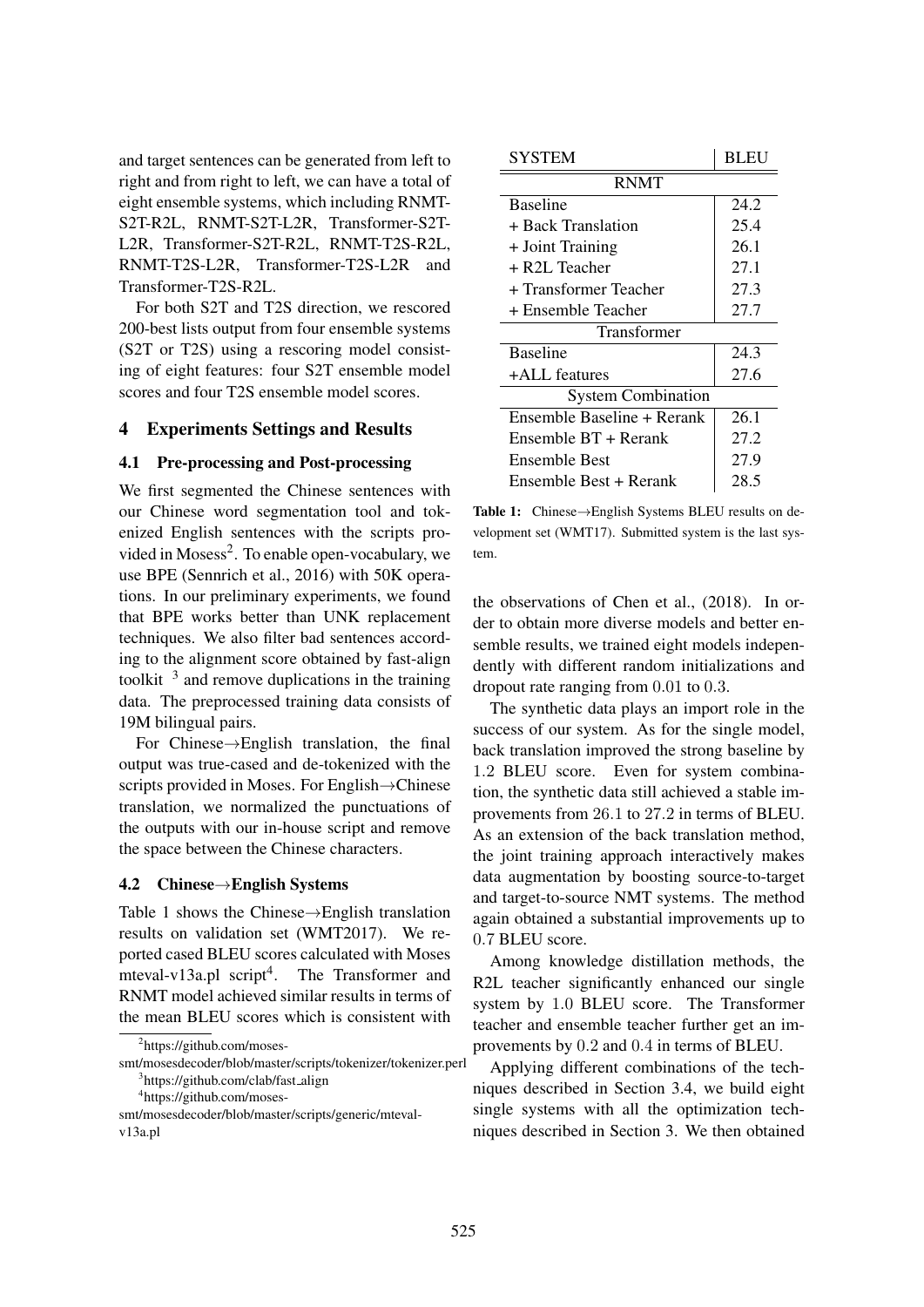four ensemble models including Transformer-L2R, Transformer-R2L, RNMT-L2R and RNMT-R2L. We then rescored 800 best lists output from the our ensemble NMT systems using a rescoring mode consisting of eight features. As can be seen in the Table 1. After ensemble a little improvement over the best single model by 0.2 BLEU is achieved. One possible explanation is that the information gain of the ensemble model has been obtained by the distillation method. For rerank model, we finally achieved an improvements of 0.6 BLEU score with fine-tuned feature weights.

### 4.3 English→Chinese Systems

| <b>SYSTEM</b>             | <b>BLEU</b> |  |
|---------------------------|-------------|--|
| <b>RNMT</b>               |             |  |
| <b>Baseline</b>           | 35.9        |  |
| + Joint Training          | 38.5        |  |
| $+$ ALL features          | 40.1        |  |
| Transformer               |             |  |
| <b>Baseline</b>           | 35.0        |  |
| +ALL features             | 39.8        |  |
| <b>System Combination</b> |             |  |
| <b>Ensemble Best</b>      | 40.4        |  |
| Ensemble Best + Rerank    | 41.1        |  |

Table 2: English→Chinese Systems BLEU results on development set (WMT17). Submitted system is the last system.

Table 2 shows the English $\rightarrow$ Chinese trans-<br>tion results on development set. All relation results on development set. sults are evaluated by character-level BLEU. We followed exactly the same settings with the Chinese→English translation system. In this case, the Joint Training method brought a substantial improvement over 2.6 BLEU scores showing the advantages of using the monolingual data and integrating the S2T model and T2S model. For knowledge distillation, We observed an improvement of 1.6 BLEU score. Finally, we applied ensemble and reranking methods, which provided 1.3 BLEU improvements over the best single model.

## 5 Conclusion

We present the *Tencent* NMT systems for WMT 2018 Chinese $\leftrightarrow$ English news translation tasks. For both translation directions, our final systems achieved substantial improvements up by  $4 \sim 5$ BLEU score over baseline systems by integrating the following technique:

- 1. Back translation the target monolingual data set
- 2. Joint training of the S2T and T2S systems
- 3. Knowledge distillation with R2L teacher networks, architecture teacher networks and ensemble teacher networks
- 4. System combination and reranking.

As a result, our submitted Chinese→English system achieved the highest cased BLEU score among all 16 submitted systems and our English→Chinese system ranked the third out of 18 submitted systems.

### References

- [Ahmed et al.2018] Karim Ahmed, Nitish Shirish Keskar, and Richard Socher. 2018. Weighted transformer network for machine translation. *arXiv: Artificial Intelligence*.
- [Bahdanau et al.2014] Dzmitry Bahdanau, Kyunghyun Cho, and Yoshua Bengio. 2014. Neural machine translation by jointly learning to align and translate. *arXiv preprint arXiv:1409.0473*.
- [Chen et al.2017] Boxing Chen, Colin Cherry, George Foster, and Samuel Larkin. 2017. Cost weighting for neural machine translation domain adaptation. In *Proceedings of the First Workshop on Neural Machine Translation*, pages 40–46.
- [Chen et al.2018] Mia Xu Chen, Orhan Firat, Ankur Bapna, Melvin Johnson, Wolfgang Macherey, George F Foster, Llion Jones, Mike Schuster, Noam Shazeer, Niki Parmar, et al. 2018. The best of both worlds: Combining recent advances in neural machine translation. *meeting of the association for computational linguistics*.
- [Freitag et al.2017] Markus Freitag, Yaser Alonaizan, and Baskaran Sankaran. 2017. Ensemble distillation for neural machine translation. *arXiv: Computation and Language*.